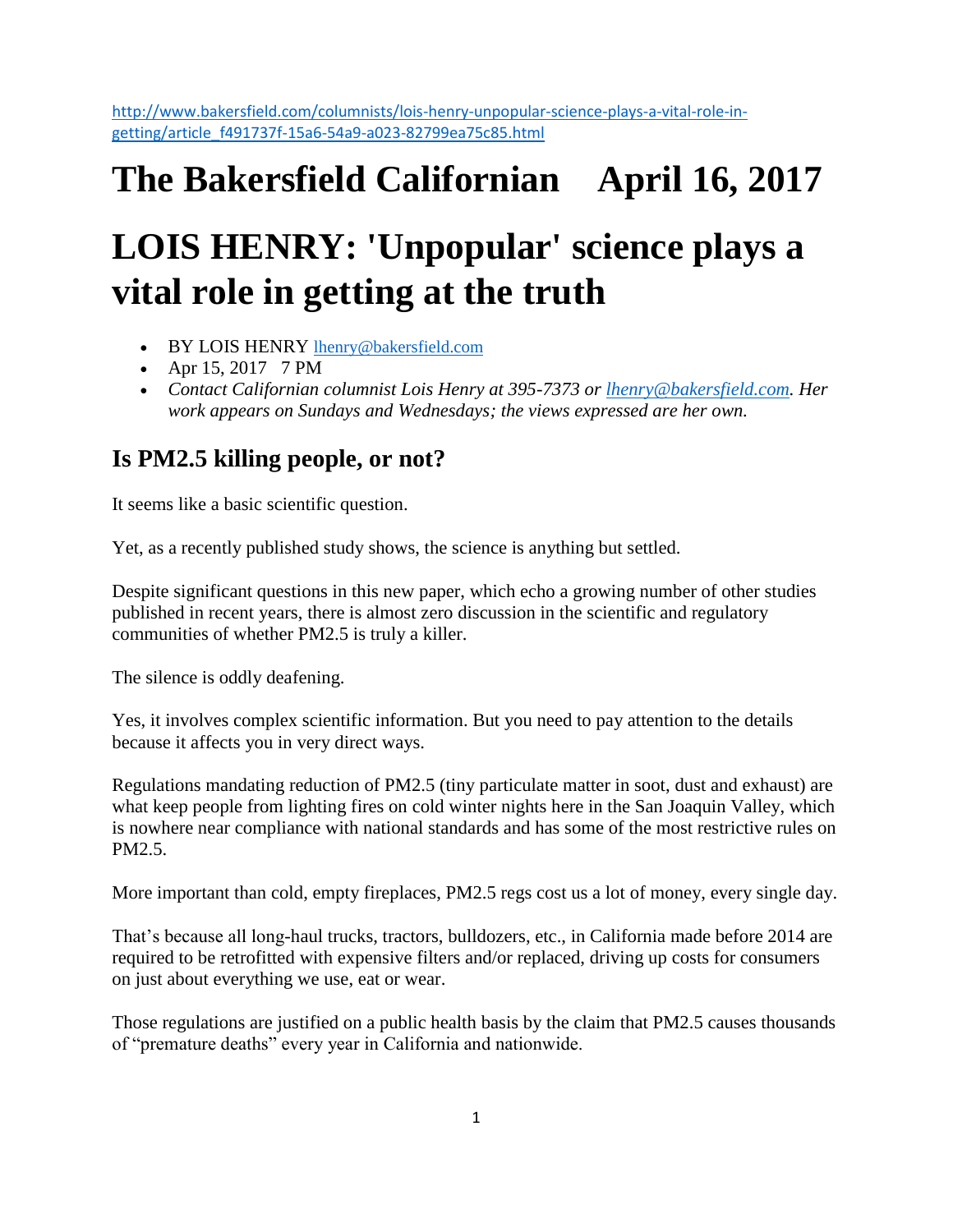That idea was born in 1995 after a major study authored by C. Arden Pope found an association between exposure to PM2.5 and premature deaths.

#### INTO THE WEEDS

Here's what "association" means in this context.

This was a very large epidemiological study that looked at data on more than 500,000 Americans enrolled by the American Cancer Society in 1982 and followed for death through 1989.

Pope combined each subject's lifestyle data with their estimated PM2.5 exposure level based on their address in 1982.

He then did a statistical analysis to estimate the contribution of PM2.5 to their deaths through 1989.

Pope compared that data, which included the subjects' lifestyles, ages, address and deaths, to exposure levels of PM2.5 and created a statistical analysis of whether PM2.5 may have played a role in their deaths.

The role PM2.5 may have played is labeled as the "relative risk" in this and other studies.

In that seminal Pope study, the relative risk was found to be 1.07, meaning for every 10-unit increase in PM2.5 exposure, you have a 7 percent greater risk of dying early.

#### STUDY QUESTIONED

The 1995 American Cancer Society study by C. Arden Pope created a huge outcry at the time with many scientists questioning its conclusions.

That didn't stop the Environmental Protection Agency from creating a national ambient air quality standard for PM2.5 in 1997, based primarily on Pope's work.

The annual standard back then was set at 15 micrograms per cubic meter. The current annual standard is 12 micrograms per cubic meter.

The San Joaquin Valley has yet to meet the 1997 standard and has virtually no hope of hitting the new standard by the 2025 deadline, by the way.

Between then and now, a number of studies have come out showing no association between PM2.5 and premature deaths.

These other studies are not based on the "gold standard" American Cancer Society data, however.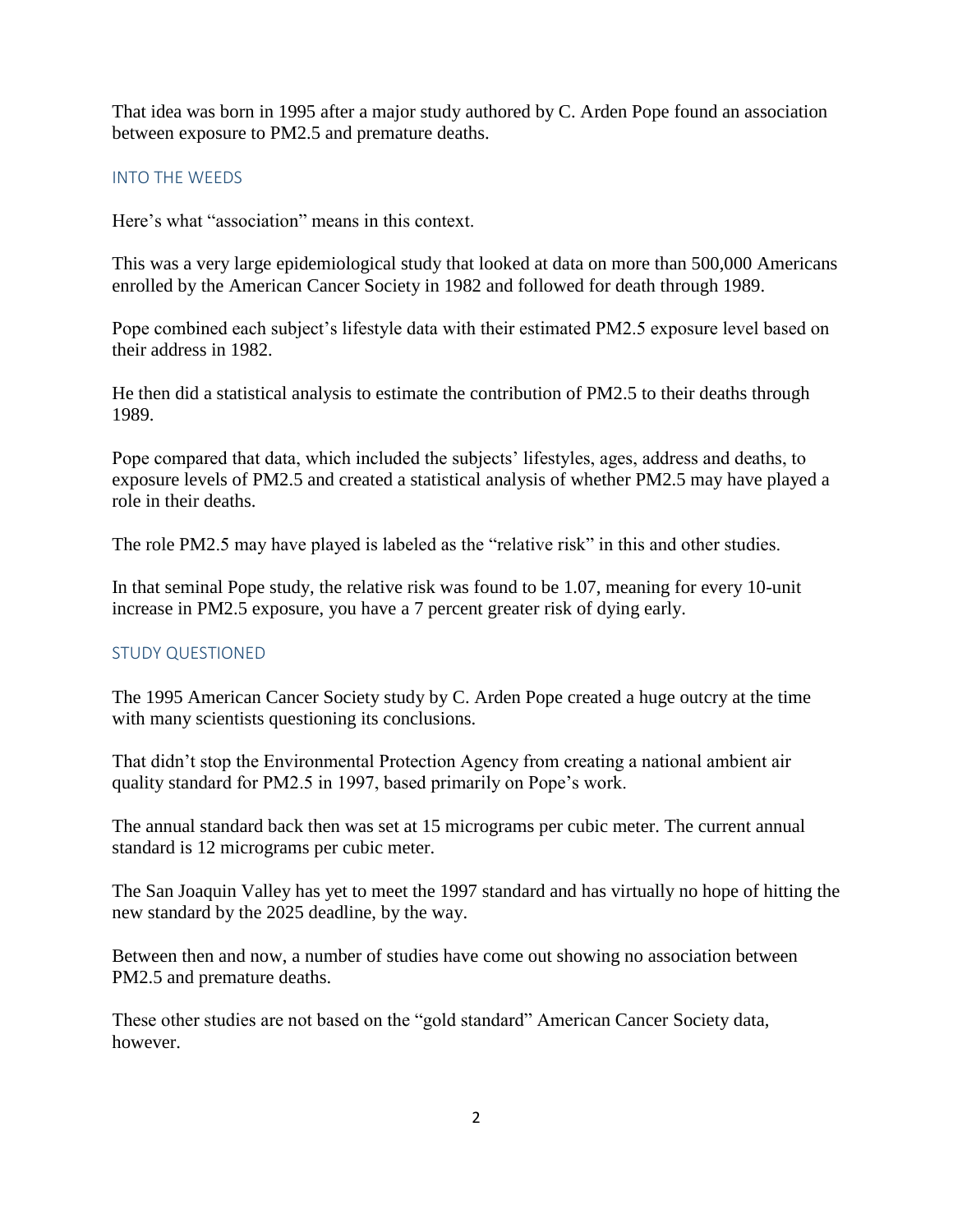And they are routinely discounted by the EPA and the California Air Resources Board, or CARB, when the latest scientific information is evaluated for proposed new regulations.

#### BLACK SHEEP

The latest study, published in the journal Dose-Response last month by James Enstrom, did use the American Cancer Society data.

For anyone who's followed air pollution science for any length of time, the name "Enstrom" will likely elicit a response.

Enstrom has been arguing the merits of Pope's and other researchers' PM2.5 findings for the better part of 15 years.

It was Enstrom who discovered a CARB researcher who helped propagate those truck rules I mentioned earlier had lied about his Ph.D. credentials and CARB staffers knew about the deception.

It wasn't long after that when UCLA attempted to fire Enstrom from his longtime research position with the Environmental Health Sciences Department.

In a termination letter, he was informed "your research is not aligned with the academic mission of the Department."

Enstrom sued.

As part of the 2012 settlement, UCLA rescinded Enstrom's termination, paid him \$140,000 and allowed him access to school resources, which he still has.

What I've learned over the years of covering Enstrom and this topic is that while Enstrom's views may be unpopular, no one has been able to throw shade on his actual work.

I find that telling.

In his latest paper, Enstrom uses the American Cancer Society human data — which he won't say how he obtained (which is bound to be a big deal, see sidebox at right) — to recreate Pope's 1995 study.

He shows that you can get a relative risk similar to Pope's or you can get no relative risk.

It all depends on which PM2.5 exposure data you use and the best available PM2.5 data yields no relative risk.

Of particular interest, Enstrom found when he separated the Ohio Valley area from the rest of the country, there's no significant effect in either area no matter which PM2.5 data he used.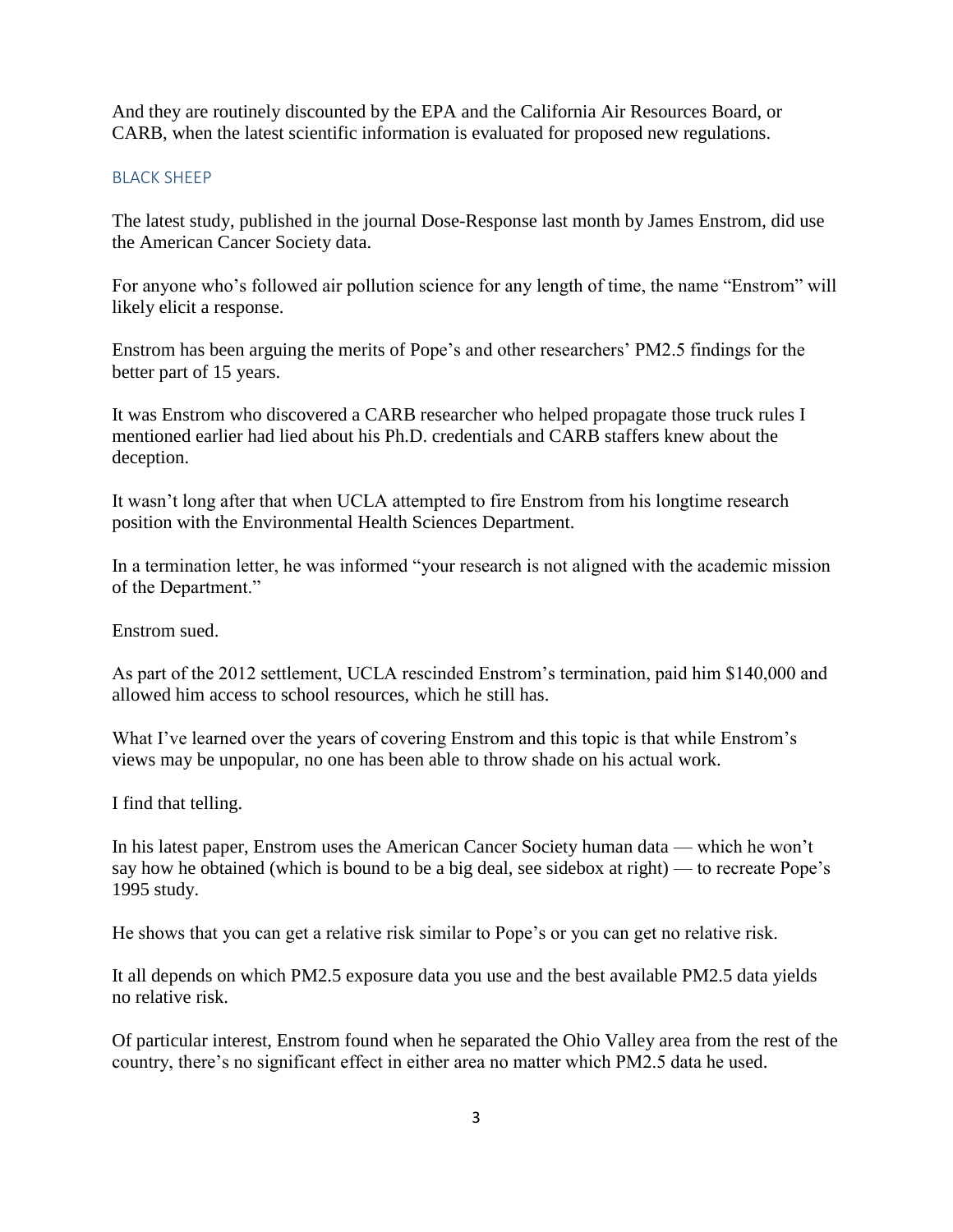That kind of sensitivity brings the whole idea of PM2.5 as a killer into question.

#### SILENCE ISN'T AN ANSWER

Since Enstrom's paper directly calls out Pope and his findings, I called him up.

Pope would only say that he knows Enstrom to be a very bright scientist, that he takes the questions in Enstrom's paper seriously and would be reading it closely and writing up a response.

"Hey, this is what science is about," he said. "We need people to be skeptical and pick apart our work. It forces us to be more rigorous."

That's a refreshing attitude and one I hope is catching.

Unfortunately, up to now researchers who've been vocal in questioning PM2.5's effects have been essentially blackballed, as I've been told.

Regulators ignore their studies. They can't get funding from EPA, CARB or the Health Effects Institute, the main funding sources for air pollution research (itself a conflict of interest). And essentially all have been turned down by the American Cancer Society for access to that human data used by Pope.

Even so, studies have been coming out showing virtually no effect from PM2.5, particularly in the western United States.

Even one study in 2016 by George Thurston, which purported to show an effect, actually has a relative risk of dying early from PM2.5 exposure of 1.02 for California. When you add the margin of error to that figure, it's basically a nonrisk.

#### DON'T FORGET THE LIVING

"Air pollution does kill people," another longtime researcher, Fred Lipfert, told me, citing the terrible London smog that killed hundreds of people in 1952. "But we don't know who it will kill or why."

And these large epidemiological studies don't get at those questions because there's no way to say what an individual's actual PM2.5 exposure is over time.

Aside from that, he said, PM2.5 isn't a pollutant.

"It's a regulatory construct," he said. "It includes everything of a certain size, which includes all kinds of stuff. Some toxic, some not."

Science should focus on what people are actually exposed to instead of these mass studies where exposure levels are so variable.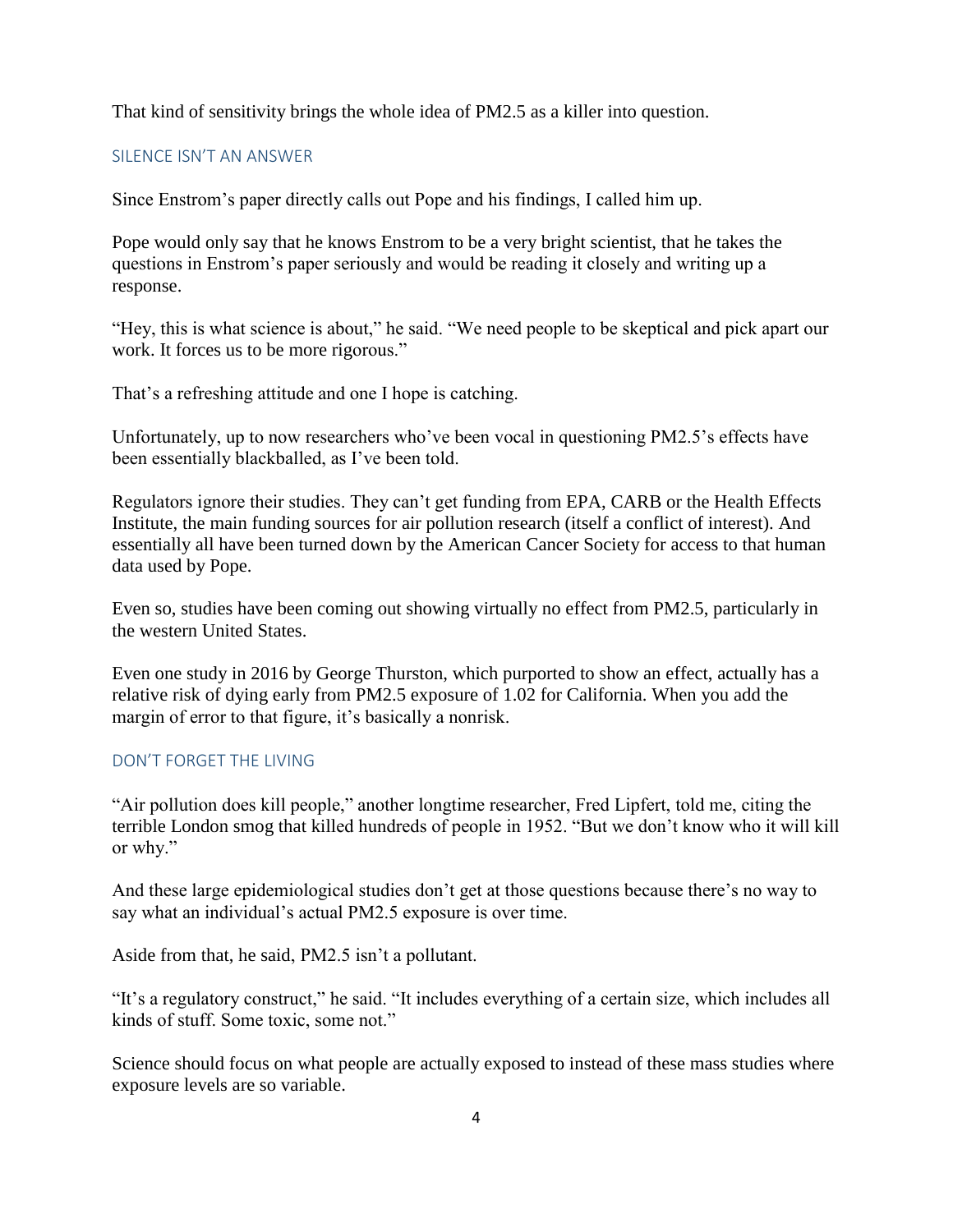"I think Enstrom's paper cracked the door on that issue," he said. "We need more science on this issue and perhaps a recognition that regulation is not the end all, be all."

Because, he said, while air pollution studies focus on deaths, "It's the living population that pays the bill for all these regulations."

As one of those people, I'd like to at least see an open, honest conversation about this among scientists and regulators.

#### *SECRET DATA*

Epidemiologist James Enstrom and other scientists who object to studies that have shown associations between PM2.5 exposure and early death have long complained that the data used in those studies has been kept under wraps.

Findings must be independently replicated, opposition researchers have said.

The Health Effects Institute did hire researchers to do a reanalysis in 2000 on the 1995 study that spawned the PM2.5 regulations.

But many have argued those researchers simply used the exact same data and methodologies so it wasn't a true replication.

If a finding is true, they have said, it should come up the same no matter how data is reviewed.

The argument rose to the level of Congress back in 2013.

The Committee on Science, Space and Technology actually issued a subpoena to the EPA trying to get the data that was used for the 1995 study.

But the EPA doesn't own that data.

It belongs to the American Cancer Society, a private nonprofit that did not have to turn over the information.

That prompted a bill called the Honest Act, which would require full data disclosure for any study used by government agencies to enact regulations.

That bill passed the House but has yet to be heard in the Senate.

Meanwhile, Enstrom was able to obtain the original American Cancer Society data that he used to show no association between PM2.5 exposure and premature death in a paper published in March.